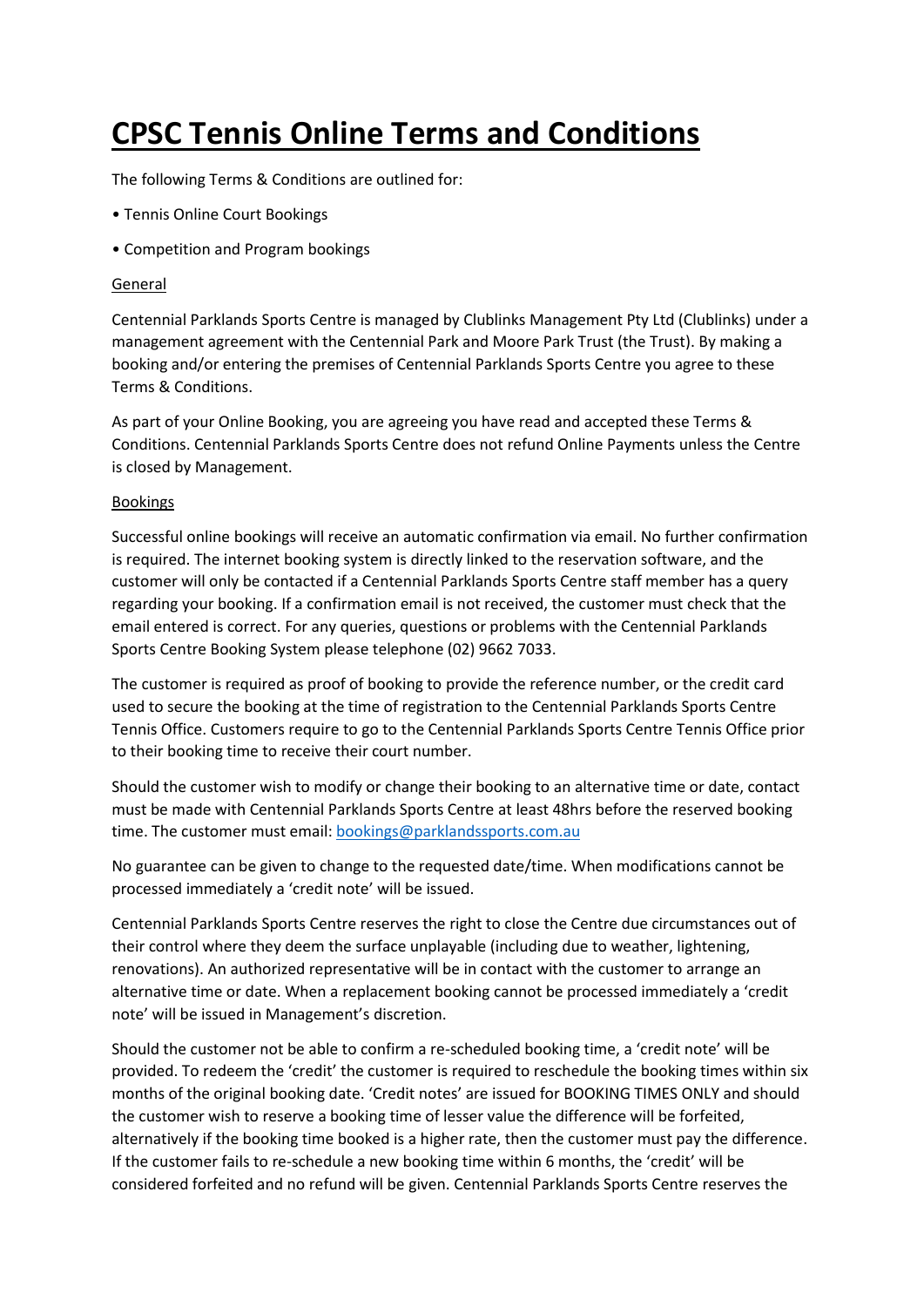right to refuse a 'credit note' should the customer not provide at least 48 hours' notice to a staff member of Centennial Parklands Sports Centre.

Balance 'credit notes' must be used in full before the 'credit note' expiry date. Partial 'credits' will not be re-issued. If a refund is required due to closure of the Centennial Parklands Sports Centre, refunds will only be paid towards the credit card used to secure the booking. In the event of a refund the credit card details must be supplied with the corresponding security pin number. Refunds will not be made after the date of the booking being cancelled.

After the confirmation of credit card details, Management will endeavour to issue refunds within 10 working days.

Centennial Parklands Sports Centre reserves the right to remove customers from the centre. No refunds will be given if the customer is removed from the Centre.

If bookings are made in multiples and a customer does not show, no refund will be given for the 'no show' customer. If a customer is unavailable to play for a pre-booked reservation, at least 48hrs notice must be given to an authorised representative of Centennial Parklands Sports Centre (CPSC) and a 'credit note' for the booking time will be issued.

Animals – all animals are not allowed within the Centennial Parklands Sports Centre. Please see the link below for rules by Centennial Parklands

# [https://www.centennialparklands.com.au/getmedia/d6cf3496-f7cb-4de3-87a6-](https://www.centennialparklands.com.au/getmedia/d6cf3496-f7cb-4de3-87a6-6c7b85ad2f48/214001-CP-dog-brochure_WEB.pdf.aspx) [6c7b85ad2f48/214001-CP-dog-brochure\\_WEB.pdf.aspx](https://www.centennialparklands.com.au/getmedia/d6cf3496-f7cb-4de3-87a6-6c7b85ad2f48/214001-CP-dog-brochure_WEB.pdf.aspx)

## Risk Warning

Playing tennis is subject to risks and players can incur injuries. There are also risks that access to medical, evacuation might be slow; and of damage to, or loss of, your personal property.

#### Release and Waiver

If you suffer injury, loss, claims, liability or damage (Loss) while at Centennial Parklands Sports Centre, to the fullest extent permitted by law, you release the Trust and Clublinks Management Pty Ltd (Clublinks), their employees, officers and contractors from any liability for any Loss suffered by you and you release each of the Trust, Clublinks and their employees, officers and contractors from any responsibility or legal liability for death or personal injury associated with your presence at Centennial Parklands Sports Centre and any activities you undertake at Centennial Parklands Sports Centre.

To the extent that the Competition and Consumer Act 2010 applies this release is limited to responsibility and legal liability for death or personal injury and does not apply to any person if significant personal injury was caused by the reckless conduct of that person, as defined under

the Competition and Consumer Act 2010.

#### Privacy Policy

All personal information disclosed to us will be used and handled in accordance with our Privacy Policy. View our Privacy Policy.